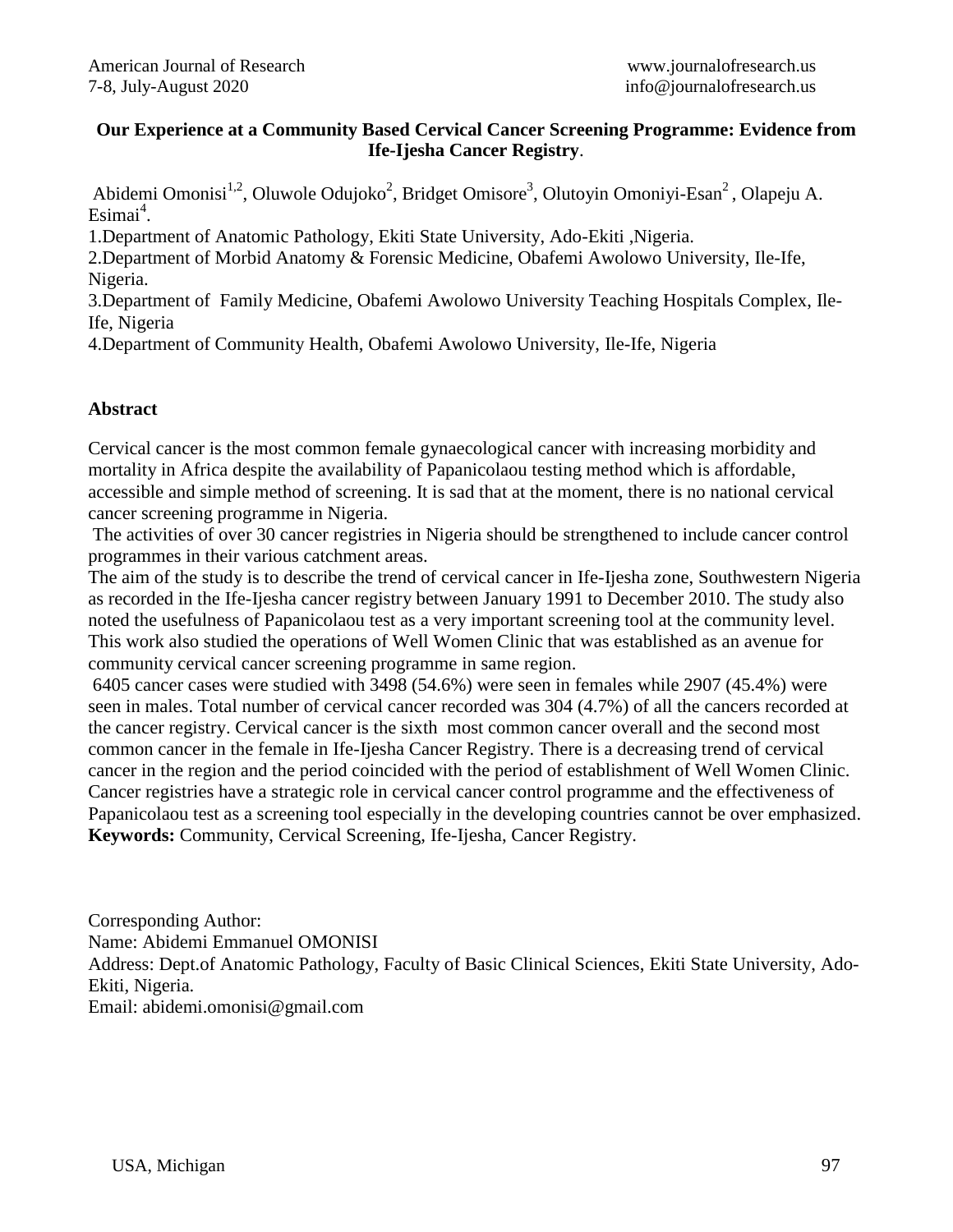# **1. INTRODUCTION**

Cancer registries are established for the systematic collection, storage, analysis, interpretation and reporting of cancer data<sup>1</sup>. Cancer Registry has been very useful in providing information on cancer incidence, trend and occurrence within a specified community  $2$ . Registry has a role in assessing cancer control programme and intervention programme in a specified location such as cervical cancer and how effective are the control strategies<sup>3</sup>. GLOBOCAN over the years has been using data from the various cancer registries to calculate the incidence and monitor the trend of common cancers including cervical cancer 4-5 .

The incidence of cervical cancer and the mortality rate worldwide is still worrisome as it was found to be the fourth most common cause of cancer incidence and mortality in women globally according to GLOBOCAN 2018 statistics <sup>6</sup>. In Low and Middle Income Countries

(LMIC), the second most common cancer in females and the second most common cause of cancer related death is cervical cancer  $7-8$ . It was estimated that cervical cancer accounts for 266,000 deaths each year, of which 85% occurs in developing countries <sup>9</sup>. The burden of the disease has been projected to be 588,922 by 2025 in developing countries<sup>9</sup>.

The main universally acceptable cause of cervical cancer based on sound scientific knowledge is the persistent or chronic infection with one or more of the "high-risk" (oncogenic) types of human papillomavirus  $(HPV)^{10}$ . HPV is the most common infection acquired during sexual relations, usually early in sexual life  $10$ .

Despite the availability of a scientifically proven, very cost effective, sensitive, specific, easily accessible method of screening for cervical cancer through Pap smear<sup>11-12</sup> many patients in the developing countries paradoxically, continue to present with the advanced stage of the disease,  $\alpha$  accounting for high morbidity and mortality statistics  $13-14$  when compared with the developed countries where the advanced stage of the disease are rarely seen and the morbidity and mortality statistics are very low <sup>15</sup>. It is sad to note that, most of the developing countries of the world have neither population based nor specific national cervical cancer screening programmes despite having the greatest burden of cervical cancer in the world <sup>16</sup>. This has been responsible for the lack of national effort to effectively tackle the disease in the developing countries of the world.

This study was carried out to document our experience at a community based cervical cancer control programme known as Well Woman Clinic in Ife-Ijesha zone of Osun State, Nigeria.

# **2. Materials and Methods**

 **Study location**: This study was carried out at the Well Woman Clinic located within the premises of Comprehensive Health Centre, Eleyele an urban settlement in Ile-Ife where primary healthcare services are provided at the community level and Ife-Ijesha cancer registry is located within the premises of Obafemi Awolowo University Teaching Hospitals Complex, Ile-Ife, Osun State, Nigeria.

 **Study Area**: The well women clinic and registry are located and essentially covered the Ife-Ijesha senatorial zones that comprises of ten Local Government Areas of Osun State<sup>17</sup> and as shown in Figure 1.

**Screening Method**: All the women that attended the Well Women Clinic were screened using the Papanicolaou test. Those with dysplasias were referred for further evaluation for cervical cancer.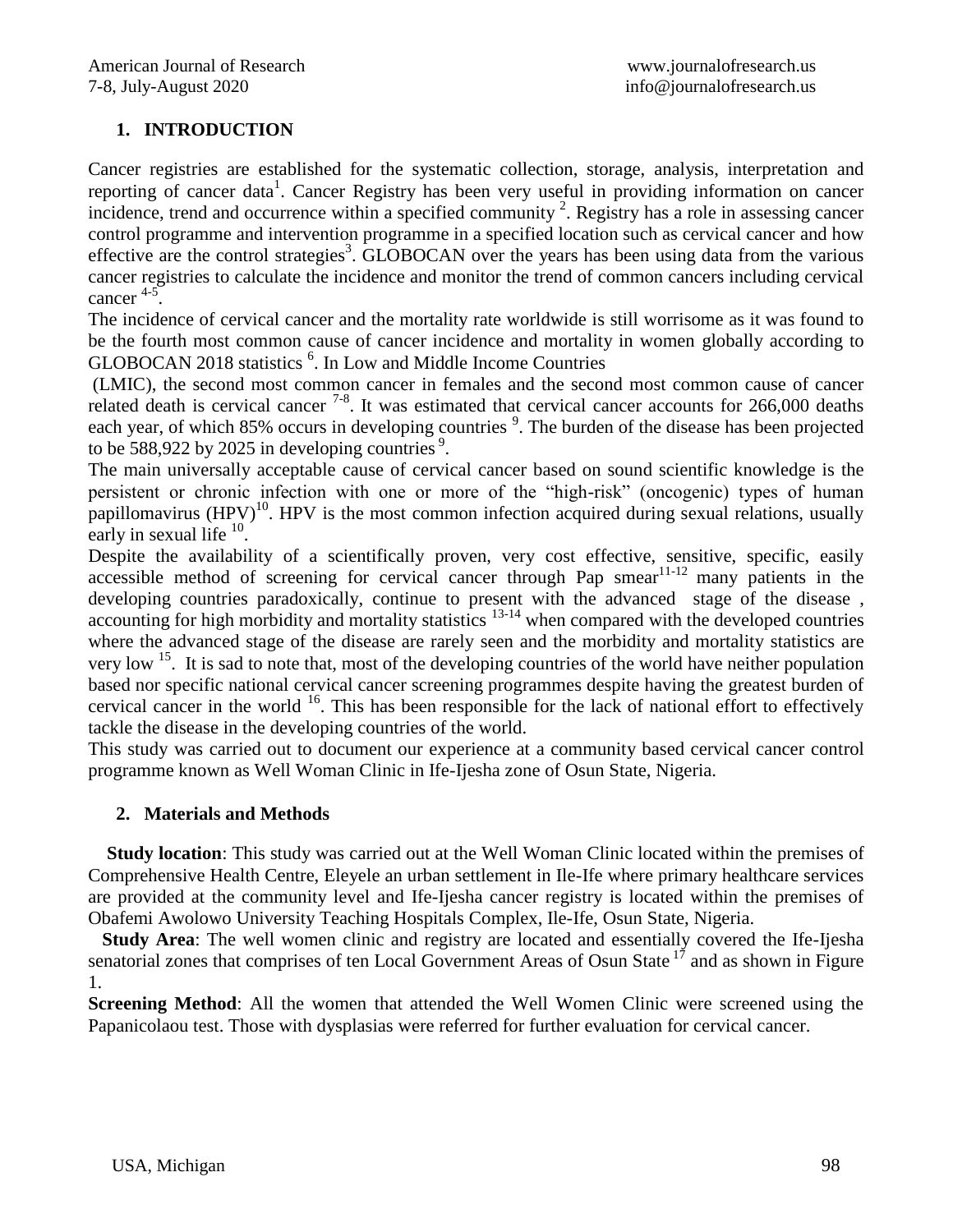

# **Figure 1: MAP OF IFE-IJESHA (OSUN EAST) ZONE OF OSUN STATE**

The well woman clinic holds every Tuesday and this is well attended by women within Ife-ijesha population. The Ife-Ijesha is a Yoruba speaking geo-political zone in the Southwestern region of Nigeria. The economic activities of the people revolve around farming, agro-allied production, trading, artisanship, school administration, teaching and cottage industries. In addition, there are large academic community consisting of highly educated lecturers and non- academic staff in the Universities, Polytechnic and Colleges of Education. There are civil servants in the services of local, state and federal governments with numerous other corporate and private businesses. There are also, a Teaching Hospital and Missionary Hospitals, in the zone. The Ooni of Ife and the Owa Obokun of Ijeshaland are notable paramount rulers in the zone. The zone is home to the famous and beautiful Erin Ijesha (Olumirin) waterfalls: a lavish acrobatic display of nature and a proud tourist attraction centre  $^{18}$ .

 **Study population**: Three hundred and four (304) of cervical cancer cases documented in the Ife-Ijesha Cancer Registry were analysed for this study.

**Study type:** The study was a retrospective one.

 **Inclusion and exclusion criteria**: All other cancers except cervical cancers were excluded from this study. Furthermore, all cases of cervical cancers with incomplete documentation were also excluded. The data was analyzed using simple descriptive statistical methods

 **Ethical clearance**: Ethical approval for the study was obtained from the hospital's Research and Ethical Committee of Obafemi Awolowo University Teaching Hospital, Ile-Ife, Osun State, Nigeria. The protocol number is ECR/2011/04/06.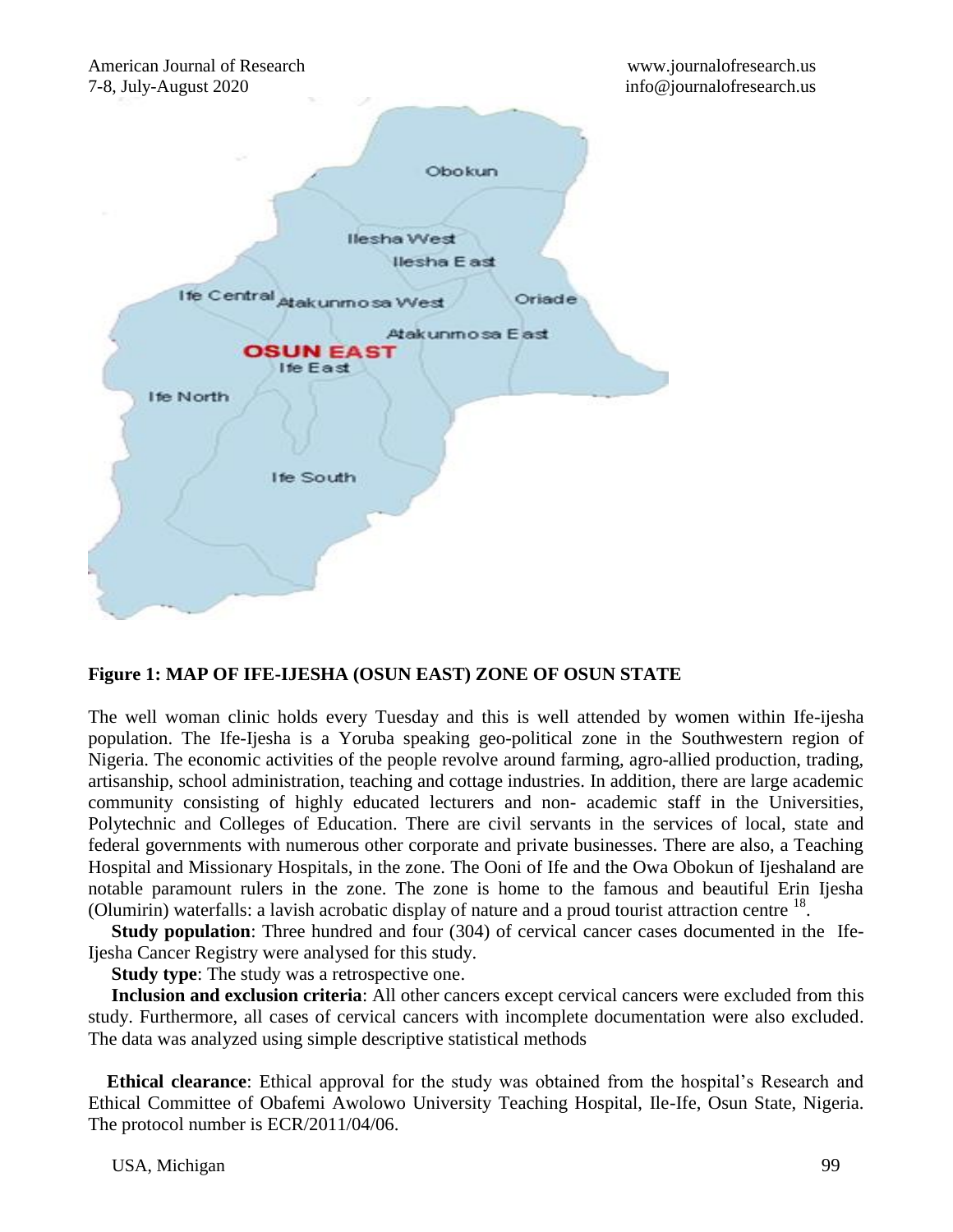**Statistical analysis**: SPSS version 15.0 (SPSS, Inc.,Chicago, Illinois,USA) was deployed for the statistical analysis.

## **Results**

During the period under review, 6895 cancer cases were captured in the Ife-Ijesha cancer registry but 6405 cases were analyzed based on the set criteria for the study. The total number of females with cancer during this study period was 3498 constituting 54.6% of the overall cancer cases as shown in Figure 2.



**Figure 2: A bar chart showing the total cases recorded each year by gender, 1991-2010.**

The age group distribution in the females showed the peak occurrence in the age group 45-54 years and the lowest number in the age group 95-104 years as shown in Figure 3.



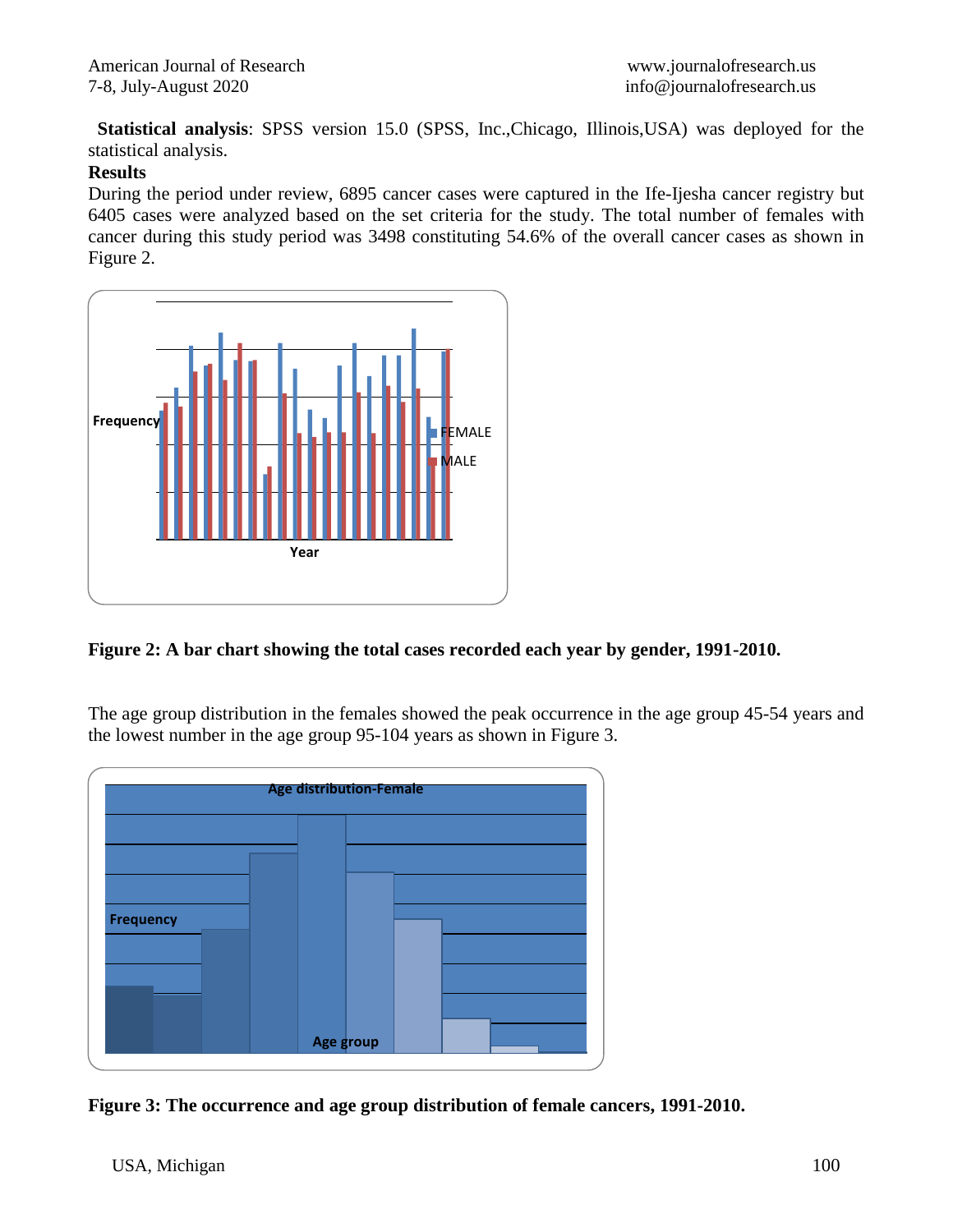American Journal of Research [www.journalofresearch.us](http://www.journalofresearch.us/)

The top ten cancers by sites are as shown in Figure 4. Overall in all persons, cancer of the breast topped the list of the top ten most frequent cancers while cervical cancer ranked as the sixth most common cancer during the study period as shown in Figure 4.



**Figure 4: A Graph Showing Top Ten cancers in IICR: 1991-2010,ALL PERSONS**

Breast cancer was the most common cancer in the females and this was followed by cancer of the cervix as the top second cancer as shown in Figure 5.



# **Figure 5: The Bar Graph showing Top Ten cancers site in Female 1991-2010.**

Cervical cancer was the second most common cancer among the females. A total of 304 new cases were diagnosed during the study period and the annual number of cases of cervical cancer was 15 on the average. Steady rise in number of cervical cancer was noticed since the early 90s with 5 major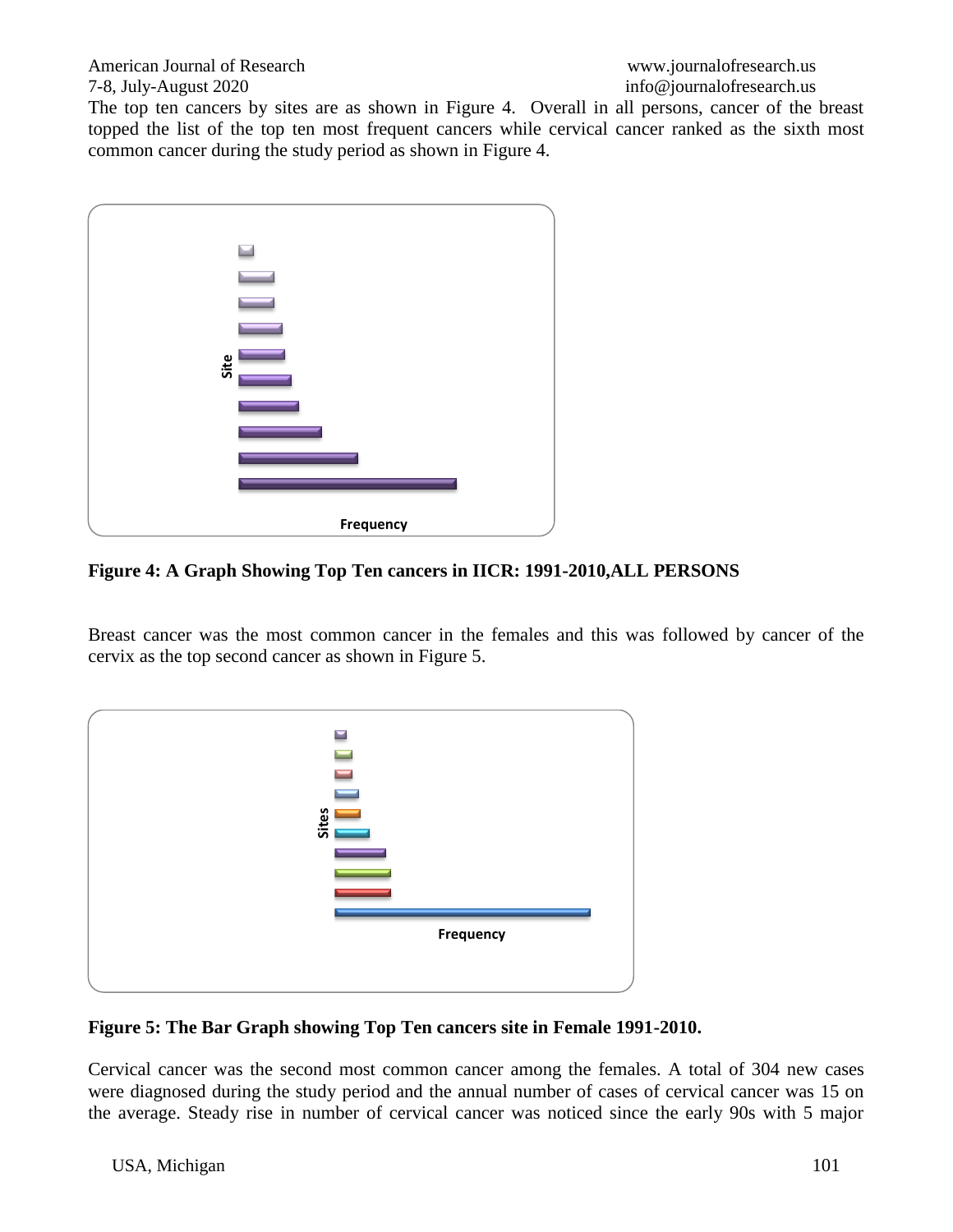American Journal of Research [www.journalofresearch.us](http://www.journalofresearch.us/)

spikes recorded during the period under study as shown in Figure 6. However, there was a marked decline in the trends of cervical cancer since 2008 up till the end of the study period as also shown in Figure 6.



**Figure 6: Showing Trend of Cervical Cancer IICR,1991-2010.**

Squamous cell carcinoma, Non-keratinizing accounted for the commonest histological type of cervical cancer as shown in Table 1.

| Morphological diagnosis                   | ICD-O Code | Number         | Percentage |
|-------------------------------------------|------------|----------------|------------|
| Squamous cell carcinoma, NOS              | 8070/3     | 87             | 28.6%      |
| Squamous cell carcinoma, Keratinizing     | 8071/3     | 69             | 22.7%      |
| Squamous cell carcinoma, Non-keratinizing | 8072/3     | 101            | 33.2%      |
| Adenocarcinoma, NOS                       | 8140/3     | 23             | 7.6%       |
| Verrucous carcinoma                       | 8051/3     | 6              | 2.0%       |
| Leiomyosarcoma                            | 8890/3     | $\overline{4}$ | 1.3%       |
| Adenosquamous carcinoma                   | 8560/3     | 3              | 1.0%       |
| Clear cell adenocarcinoma                 | 8310/3     | 3              | 1.0%       |
| Endometrioid adenocarcinoma               | 8380/3     | 3              | 1.0%       |
| Papillary carcinoma                       | 8052/3     |                | 0.3%       |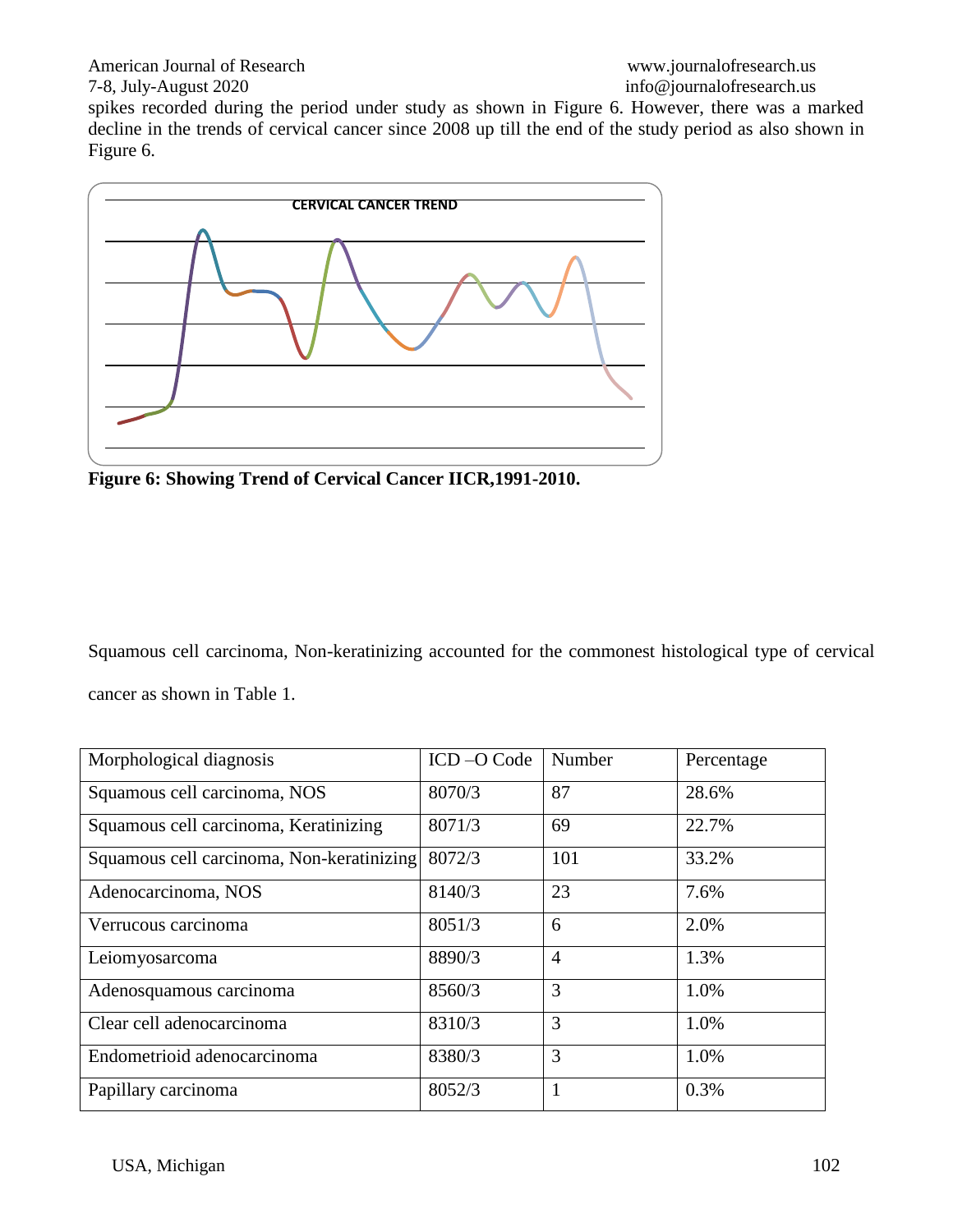| American Journal of Research      |        |     | www.journalofresearch.us  |
|-----------------------------------|--------|-----|---------------------------|
| 7-8, July-August 2020             |        |     | info@journalofresearch.us |
| Mucinous adenocarcinoma           | 8480/3 |     | 0.3%                      |
| Malignant lymphoma                | 9590/3 |     | 0.3%                      |
| Endometrioid stromal sarcoma      | 8931/3 |     | 0.3%                      |
| <b>Undifferentiated Carcinoma</b> | 8020/3 |     | 0.3%                      |
| Total                             |        | 304 | 100%                      |

**Table 1: Site and Morphological Types of Cervical Cancer (1991-2010)**

#### **DISCUSSION**

The health and development of the next generation is basically anchored on women's health during the reproductive years. Unfortunately, the health of women is disparagingly affected by social, cultural, and economic factors <sup>19</sup>. Women are faced with a lot of health challenges, including gynaecological challenges, which of course are peculiar to women. The leading gynaecological problem for women, especially in developing countries is cervical cancer <sup>16</sup>. Generally speaking, the knowledge of most women on cervical cancer and its screening is very limited and the attitude is not so positive too. From previous studies, there is apparent lack of knowledge about cervical cancer and low-uptake of cervical screening using Pap smear  $20-21$ . There are many barriers that could possibly contribute to the low rates of screening for cancer among women such as unawareness of the disease or screening test, feeling of embarrassment during the test, cultural and linguistic barrier, and the ease of getting the test done  $^{22}$ . There has been agitation for community-based screening of women so as to promote access for cervical cancer screening at the community level. However, the peculiarities of the screening test, with regards to the need for privacy and confidentiality makes community-based screening (for instance house to house, or market-place screening) very difficult and impracticable, especially in developing countries where socio-cultural factors are major determinants of health-seeking behaviour<sup>23</sup>. Approaches that can help to eliminate the barriers to community-based cervical cancer screening will include intensified community health campaigns, community-based health education, and specific sensitization among the women population. In the context of developing countries, the well woman clinics remains an integral part and/or precursor of "community-based screening" for cervical cancer and should thus be encouraged. The well woman clinic serves as health promoting tools or units through which women can be empowered to gain control over and to improve their own health. Preventive health services such as health education and cervical screening can be carried out at such clinics  $24-25$ . Some of the services often provided in well-woman clinic include advice on gynecological problems, family planning, breast and cervical cancer screening, menopause, fertility treatment and sexual problems. Women represent a disproportionate share of the poor and have limited access to health service, especially in settings with limited resources such as developing countries  $26$ .

Cervical cancer is the second most common cancer in the females in this study. There is a marked declined in the number of cases and the trends of cervical cancer over the study period. The decrease in the number of cervical cancer noticed in this study could probably be due to the establishment of a well coordinated cervical cancer screening programme known as Well Woman Clinic in the study area since 2003.

It is worthy to note that the Well Woman Clinic and Ife-Ijesha Cancer Registry over the period under study, engaged in diverse strategic interventions such as health education and sensitization programmes on cervical cancer targeted among women groups such as market women, socio-cultural women groups and association, nurses, female staff of tertiary health care facilities within the study area, and the religious societies.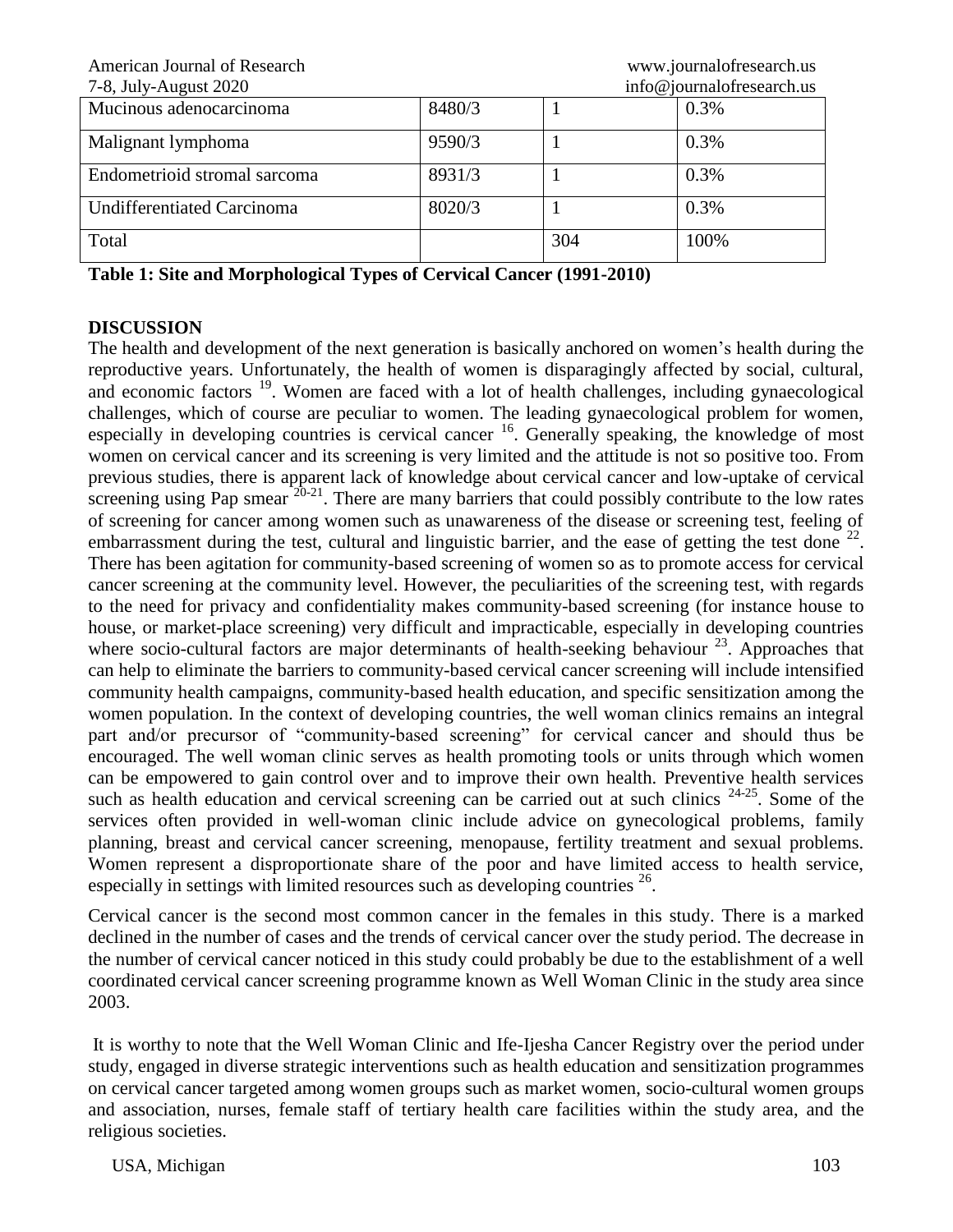The promotion of easy accessibility to cervical cancer screening using Pap smear at a well subsidized cost compared to the higher official cost at the other hospitals in the region, and the elimination of the various sociocultural barriers especially, the elimination of male health workers in counseling and cervical smear collection, were the main strategic interventions that were key to reversing the increasing trend of cervical cancer in Ife-Ijesha population.

The decreasing trend observed in Ife-Ijesha during the period of study contrasts with some of the various reports from sub-Saharan African countries which have shown an increasing trend of cervical cancer in the region  $27-28$ . Steady increasing trend of cervical cancer in the region has been associated with unsuccessfully organized quality cytology based cervical cancer screening programmes, poverty, lack of resources and infrastructures and disenfranchisement of women<sup>16</sup>.

The Well Woman Clinic since establishment in 2003, basically screens for cervical cancer and refer suspected cases for prompt treatment at the Gynaecological Oncology Unit located at the Obafemi Awolowo University Teaching Hospitals Complex Ile-Ife, Nigeria which is the main wing of the Teaching Hospital Complex. This Clinic has a setting of Primary Health Care coordinated by the Department of Community Health at Comprehensive Health Centre, Eleyele collaborating with the Department of Morbid Anatomy at Obafemi Awolowo University Teaching Hospitals Complex Ile-Ife, Nigeria.

In this clinic, Papanicolaou test was the only cervical cancer screening method used and this is a very reliable screening method for individual and community based cervical cancer screening. For several decades, Papanicolaou test has been used as a scientifically proven method for cervical cancer screening both in the developed and developing countries  $29$ . The Papanicolaou test was invented by the Greek Physician, George N. Papanicolaou in 1943 and since then till date, the test has been reported in various works to significantly reduce the increasing trend, incidence and mortality of cervical cancer.It has been used over several decades as a cervical cancer screening tool in developed countries for their comprehensive population based and national cervical cancer screening programmes <sup>30-</sup> <sup>32</sup>. The efficiency of the Papanicolaou test in detecting precancerous cervical lesions cannot be overemphasized 33-34.

Different cervical cancer screening methods have evolved over the years such as visual screening methods which include Visual Inspection with Acetic Acid (VIA). This method is easily susceptible to inter-observer variation and not useful method for screening postmenopausal women because their transformation zones are often displayed within the endocervical canal and not easily visible to the observer <sup>35</sup>. This probably is the reason for the high rate of misdiagnosis associated with VIA and has thus diminished the acceptability rate in this part of the world. Coincidently, the postmenopausal women accounted for the highest percentage of women that present at health facilities with advanced cervical cancer in the developing countries  $35$ . Therefore, the usefulness of VIA as a screening method in the developing countries is highly debatable. In sub- Saharan Africa, HPV DNA which is a molecular method of testing is presently beyond the reach of many countries where lack of stable power supply is still a major issue, majority of the women in these countries cannot afford the cost of testing and may be expensive to maintain  $36$ .

In a bid to stem the tide of cervical cancer in resource poor societies of the world, there is certainly a need to maximize the usefulness of this basic cervical cancer screening test, which is Papanicolaou test as this method is cheap, easily accessible, did not require rocket science, affordable and could be carried out at the community level.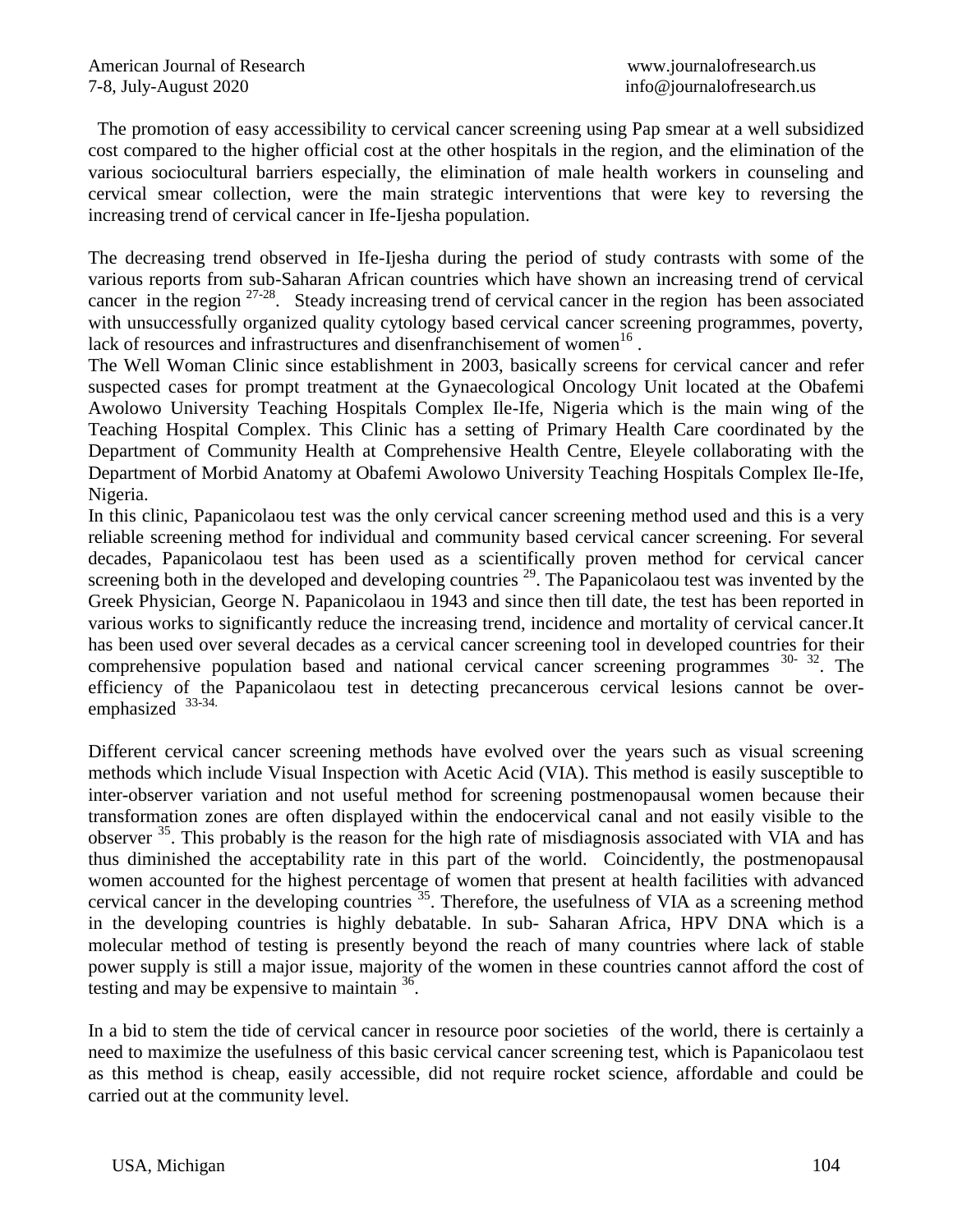American Journal of Research [www.journalofresearch.us](http://www.journalofresearch.us/) 7-8, July-August 2020 info@journalofresearch.us In this study, we have shared our experience at a community based cervical cancer screening programme in Africa. We are recommending Papanicolaou test as an effective screening tool in resource limited settings like Africa.

Finally, there are over 30 cancer registries in the country spread across the six geo-political zones in Nigeria consisting the Nigerian National System of Cancer Registries (NSCR)<sup>37</sup>. The activities of these registries should be strengthened by the Federal Ministry of Health and other regulatory health agencies to include community based cervical cancer screening intervention programmes within their various catchments. This could subsequently be escalated to the national level to form a national cervical cancer screening programme that is currently lacking in the country.

## **APPRECIATION**

We are grateful to all staff of Ife-Ijesha Cancer Registry for their commitment to cancer registration in Ife-Ijesha population.

# **CONFLICTS OF INTEREST**

There are no conflicts of interest.

# **REFERENCES**

- 1. Wagner G. Cancer Registration: Principles and Methods. In: Jensen O.M, Parkin D.M, MacLennan R, Muir C.S, and Skeet R.G,eds. History of cancer registration .International Agency for Research on Cancer .IARC Scientific Publications Lyon.1994:No.95;3-6.
- 2. Katanoda K, Ajiki W, Matsuda T, Nishimo Y, Shibata A, Fujita M et al. Trend analysis of Cervical Incidence in Japan Using Data from Selected Population- Based Cancer Registries. Cancer Science. https:// doi.org/10.1111/j.1349-7006.2011.02145.x
- 3. Armstrong KA. The role of the cancer registry in cancer control. Cancer, Causes & Control.1992;3:569-579.
- 4. Waterhouse JAH, Muir CS, Correa P. Cancer Incidence in Five Continents. International Agency for Research on Cancer Lyon. IARC Scientific Publications .1976:Vol.III No.15.
- 5. Ferlay J, Shin HR, Bray F, Forman D, Mathers C, Parkin DM. Estimates of worldwide burden of cancer in 2008:GLOBOCAN 2008.Int, J Cancer,2010;2179(12):2893-2917.
- 6. Bray F, Ferlay J, Soerjomataram I, Siegel RL, Torre LA, Jemal A. Global Cancer Statistics 2018: GLOBOCAN Estimates of Incidence and Mortality Worldwide for 36 Cancers in 185 Countries. CA Cancer J Clin 2018; 68:394-424.
- 7. Al Sabbah H. Knowledge and Beliefs Related to Cervical Cancer , Pap Smear Screening and HPV Vaccination among Women in Umm Al Qawain UAE. Int J Excell Healthc Manag. 2015;5(1):1–11.
- 8. Hoque ME. Cervical cancer awareness and preventive behaviour among female university students in South Africa. Asian Pacific J Cancer Prev. 2010;11(1):127–30.
- 9. Olanlesi-Aliu A, Martin P, Daniels F. Towards the development of a community-based model

USA, Michigan 105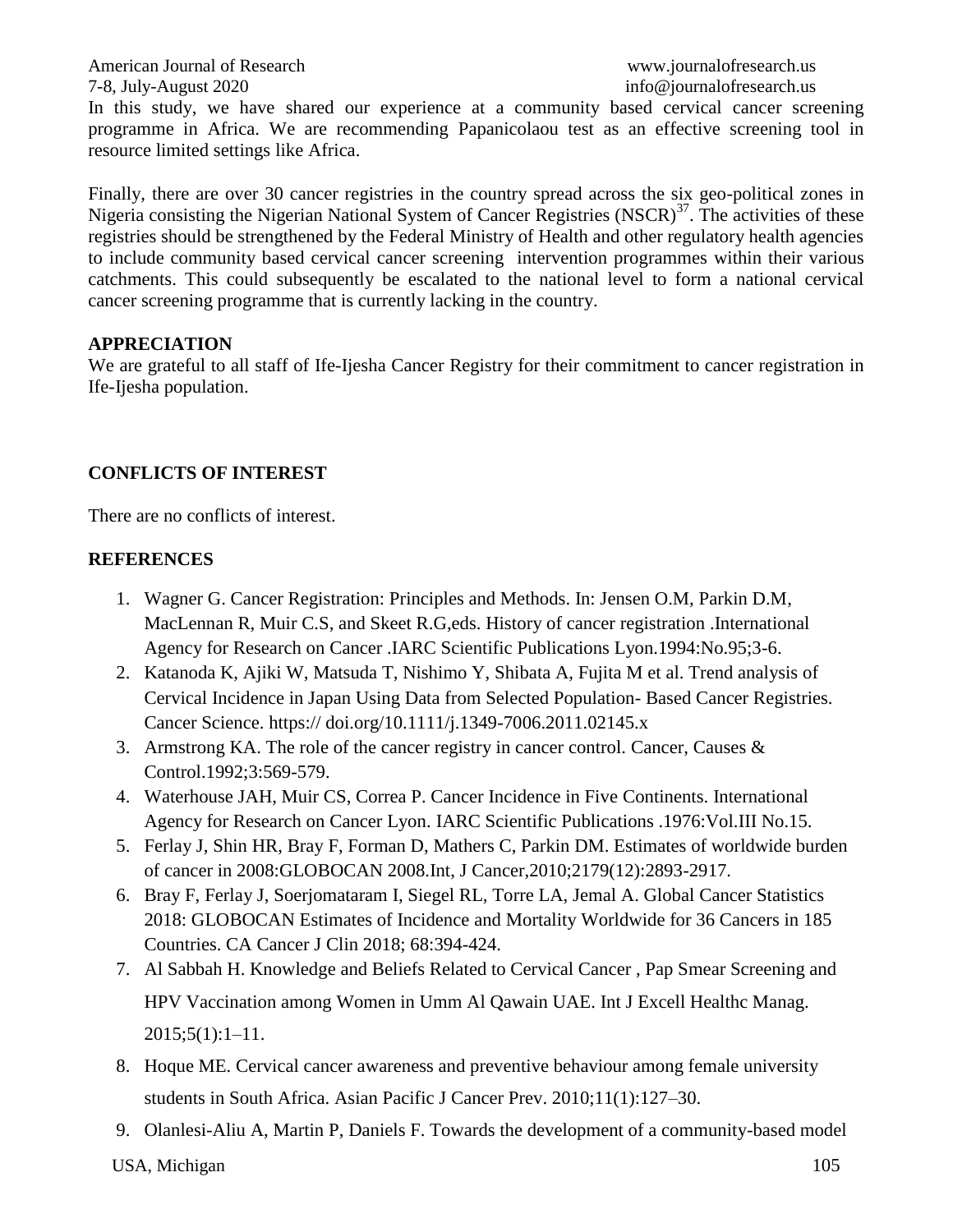#### American Journal of Research [www.journalofresearch.us](http://www.journalofresearch.us/)

for promoting cervical cancer prevention among Yoruba women in Ibadan Nigeria: application

of PEN-3 model. South African J Gynaecol Oncol. 2019;11(2):20–4.

- 10. WHO. Comprehensive Cervical Cancer Control. Geneva. 2014;366–78.
- 11. Oluseyi Amu E. Awareness, Knowledge and Attitude to Cervical Cancer and Its Screening

among Females in Somolu Local Government Area, Lagos, Nigeria. J Community Med Heal care. 2019;4(1):1–6.

- 12. Padmaja GJV. Well Woman Clinic-Screening Program for Cervical Carcinomas. J Evol Med Dential Sci. 2014;3(08):1910–4.
- 13. Anorlu RI, Orahwue CO, Oyeneyin L, Abudu OO. Late Presentation of patients with cervical cancer to a tertiary hospital in Lagos: What is responsible? European Journal of Gynaecological Oncology.2004;25(6):729-32
- 14. Dunyo P, Effah K, Udofia EA. Factors associated with late presentation of cervical cancer cases at a district hospital: a retrospective study. BMC Public Health.2018; 18: 1243
- 15. Ali F, Kuelker R, Wassie B. Understanding cervical cancer in the context of developing countries. Ann Trop Med Public Health. 2020;5:3-15
- 16. Denny L, Quinn M, Sankaranarayanan R. Screening for cervical cancer in developing countries. Vaccine .2006;24S3:S3/71-S2/77.
- 17. Centre for Black Culture and International Understanding. http://www.centreforblackculture.org. Accessed  $22<sup>nd</sup>$  of November 2019.
- 18. Map of Ijeshaland. [www.ogedengbe.com.Accessed](http://www.ogedengbe.com.accessed/) 22<sup>nd</sup> of December 2019.
- 19. World Health Organization. Women and Health: Today's Evidence, Tomorrow's Agenda. 2009.
- 20. Waller J, McCaffery K, Forrest S, Szarewski A, Cadman JW. Awareness of human papillomavirus among women attending a well woman clinic. www.stijournal.com [Internet]. 2003;79(4):320–2. Available from: www.stijournal.com
- 21. Heena H, Durrani S, Alfayyad I, Riaz M, Tabasim R, Parvez G, et al. Knowledge, Attitudes, and Practices towards Cervical Cancer and Screening amongst Female Healthcare Professionals: A Cross-Sectional Study. J Oncol. 2019;2019.
- 22. Jassim G, Obeid A, Al Nasheet HA. Knowledge, attitudes, and practices regarding cervical cancer and screening among women visiting primary health care Centres in Bahrain. BMC Public Health. 2018;18(1):1–6.
- 23. Singh MK, Einstadter D, Lawrence R. A structured women's preventive health clinic for residents : a quality improvement project designed to meet training needs and improve cervical cancer screening rates. Qual Saf Heal Care [Internet]. 2010;(August). Available from: http://qualitysafety.bmj.com
- 24. Dudeja P, Singh A, Jindal AK. Health promotion initiatives: An experience of a Well Women's